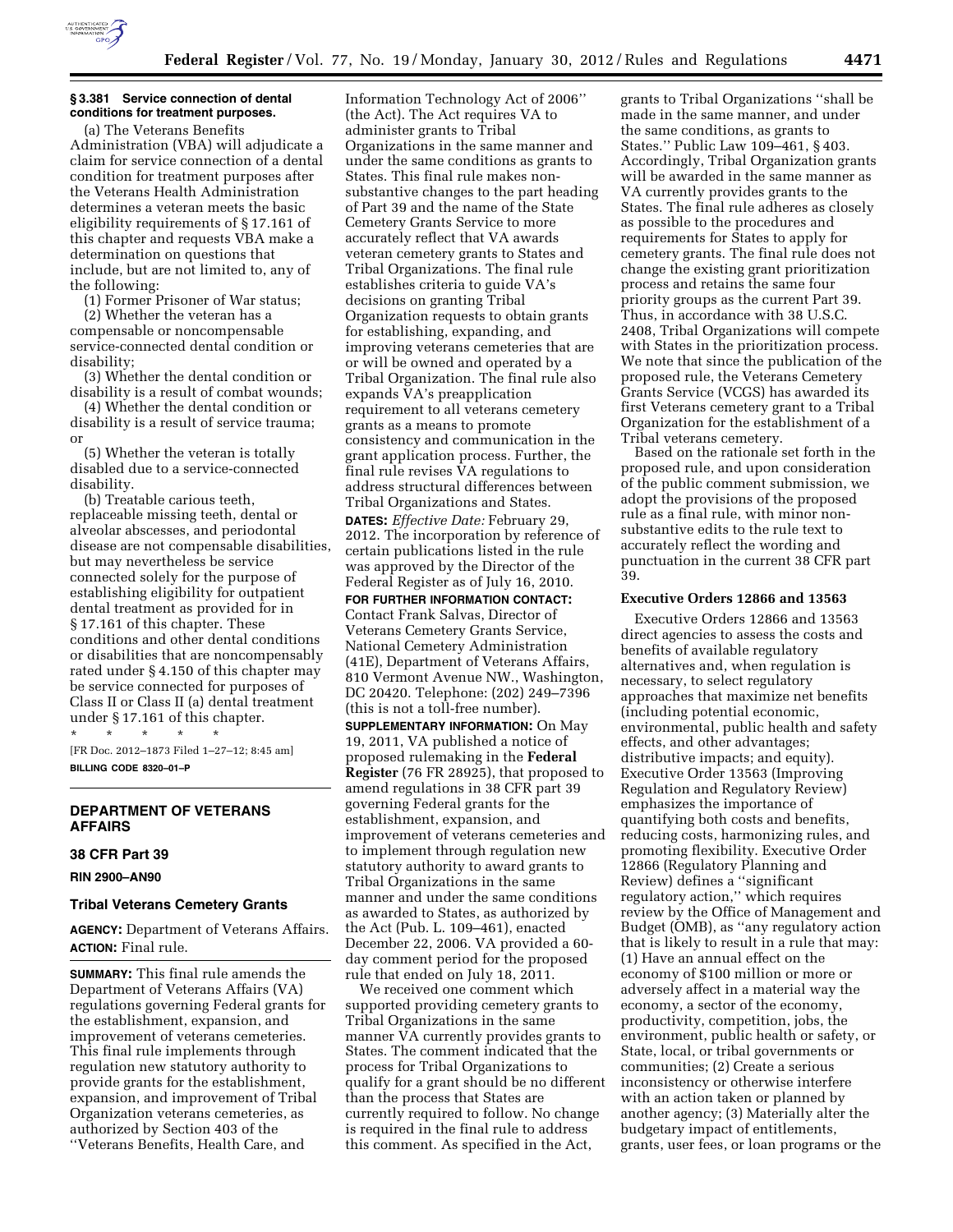rights and obligations of recipients thereof; or (4) Raise novel legal or policy issues arising out of legal mandates, the President's priorities, or the principles set forth in this Executive Order.''

The economic, interagency, budgetary, legal, and policy implications of this regulatory action have been examined and it has been determined not to be a significant regulatory action under Executive Order 12866.

### **Executive Order 13175**

Executive Order 13175 provides that Federal agencies may not issue a regulation that has Tribal implications, that imposes substantial direct compliance costs on Tribal governments, and that is not required by statute, unless the Federal government provides the funds necessary to pay the direct compliance costs incurred by the Tribal Organizations or the Federal agency consults with Tribal officials early in the process of developing the proposed regulation and develops a Tribal summary impact statement. VA's cemetery grant program for Tribal Organizations is required by statute, which specifically provides that the grants shall be ''made in the same manner, and under the same conditions, as grants to States are made''. In addition, participation is voluntary and 100 percent of the development costs for an approved project are provided by VA. Thus, Executive Order 13175 requirements are not applicable. However, in the spirit of the Executive Order, VA has communicated with the Tribal Organizations regarding the proposed regulatory grant application process. On January 28, 2008, an informational letter was sent to each of the Federally-recognized Indian Tribes informing them that ''American Indian Tribal grants will be considered in the same manner as State veterans cemetery grants under the authority of title 38 Code of Federal Regulations (CFR) Part 39.'' Further, on February 22, 2008, a conference call took place between senior VA officials and representatives designated by Tribal leadership of Federally-recognized Tribes to discuss the grant application process. Senior NCA officials and representatives continue to meet with and communicate with Tribal Organizations that are interested in the grant program.

### **Regulatory Flexibility Act**

The Secretary hereby certifies that this final rule has no significant economic impact on a substantial number of small entities as they are defined in the Regulatory Flexibility Act, 5 U.S.C. 601–612. The Secretary acknowledges that this final rule may affect some Tribal governments that may be considered small entities; however, the economic impact is not significant. This final rule imposes no mandatory requirements or costs on Tribal governments as a whole and only affects those that choose to apply for veterans cemetery grants. To the extent that small entities are affected, the impact of this amendment is both minimal and entirely beneficial. Therefore, pursuant to 5 U.S.C. 605(b), this final rule is exempt from final regulatory flexibility analysis requirements of sections 603 and 604.

## **Unfunded Mandates**

The Unfunded Mandates Reform Act of 1995 requires, at 2 U.S.C. 1532, that agencies prepare an assessment of anticipated costs and benefits before issuing any rule that may result in an expenditure by State, local, or Tribal governments, in the aggregate, or by the private sector, of \$100 million or more (adjusted annually for inflation) in any year. This final rule would have no such effect on State and local governments, or on the private sector. While the final rule may result in some expenditure by Tribal governments, the aggregate amount of such expenditures is estimated to be significantly less than \$100 million.

#### **Paperwork Reduction Act**

This final rule requires Tribal Organizations to submit information to obtain grants under VA's Veterans Cemetery Grants Service. The collections of information referenced in this final rule have been approved by OMB and have been assigned OMB control numbers 0348–0002, 4040–0004, 4040–0008, 4040–0009, and 2900–0559 in accordance with the Paperwork Reduction Act of 1995 (44 U.S.C. 3501– 3521).

# **Catalog of Federal Domestic Assistance Number and Title**

The Catalog of Federal Domestic Assistance program number and title for this final rule is 64.203, State Cemetery Grants.

### **Signing Authority**

The Secretary of Veterans Affairs, or designee, approved this document and authorized the undersigned to sign and submit the document to the Office of the Federal Register for publication electronically as an official document of the Department of Veterans Affairs. John R. Gingrich, Chief of Staff, Department of Veterans Affairs, approved this document on December 20, 2011, for publication.

### **List of Subjects in 38 CFR Part 39**

Cemeteries, Incorporation by reference, Grants programs—Veterans, Veterans.

Dated: January 24, 2012.

#### **Robert C. McFetridge,**

*Director of Regulation Policy and Management, Office of the General Counsel, Department of Veterans Affairs.* 

For the reasons set out in the preamble, VA amends 38 CFR part 39 as follows:

## **PART 39—AID FOR THE ESTABLISHMENT, EXPANSION, AND IMPROVEMENT, OR OPERATION AND MAINTENANCE, OF VETERANS CEMETERIES**

■ 1. The authority citation for part 39 is revised to read as follows:

**Authority:** 25 U.S.C. 450b(l); 38 U.S.C. 101, 501, 2408, 2411, 3765.

■ 2. Revise part 39 heading as shown above.

■ 3. Revise § 39.1 to read as follows:

#### **§ 39.1 Purpose.**

This part sets forth the mechanism for a State or Tribal Organization to obtain a grant to establish, expand, or improve a veterans cemetery that meets VA's national shrine standards of appearance that is or will be owned by the State, or operated by a Tribal Organization on trust land, or to obtain a grant to operate or maintain a State or Tribal veterans cemetery to meet VA's national shrine standards of appearance.

(Authority: 38 U.S.C. 501, 2408)

■ 4. Revise § 39.2 to read as follows:

#### **§ 39.2 Definitions.**

For the purpose of this part: *Establishment* means the process of site selection, land acquisition, design and planning, earth moving, landscaping, construction, and provision of initial operating equipment necessary to convert a tract of land to an operational veterans cemetery.

*Establishment, Expansion, and Improvement Project* means an undertaking to establish, expand, or improve a site for use as a State or Tribal veterans cemetery.

*Expansion* means an increase in the burial capacity or acreage of an existing cemetery through the addition of gravesites and other facilities, such as committal service shelters, crypts (preplaced grave liners), and columbaria, necessary for the functioning of a cemetery.

*Improvement* means the enhancement of a cemetery through landscaping, construction, or renovation of cemetery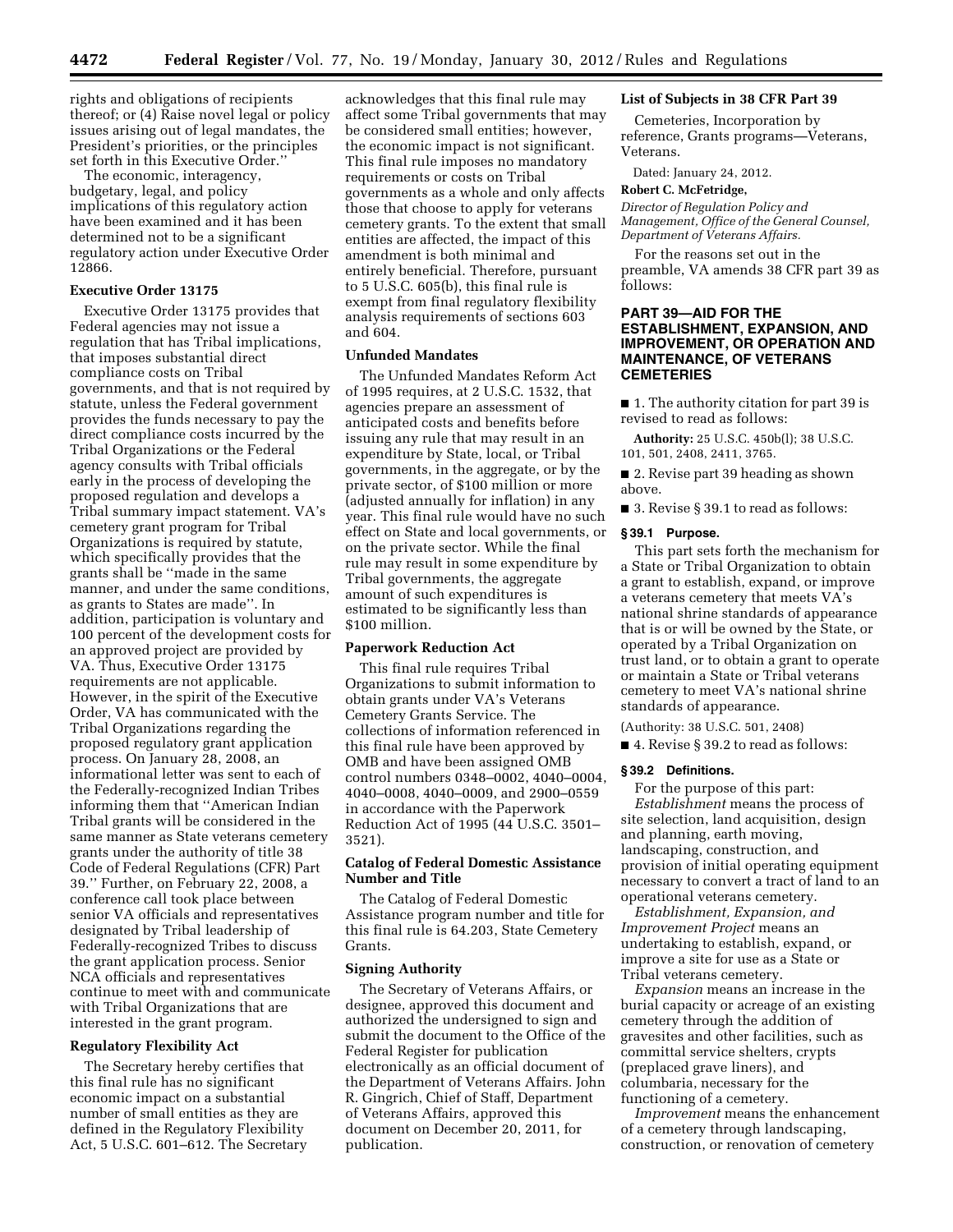infrastructure, such as building expansion and upgrades to roads and irrigation systems that is not directly related to the development of new gravesites: nonrecurring maintenance; and the addition of other features appropriate to cemeteries.

*Indian Tribe* means any Indian tribe, band, nation, or other organized group or community, including any Alaska Native village or Regional or Village Corporation as defined in or established pursuant to the Alaska Native Claims Settlement Act, which is recognized as eligible for the special programs and services provided by the United States to Indians because of their status as Indians.

*Operation and Maintenance Project*  means a project that assists a State or Tribal Organization to achieve VA's national shrine standards of appearance in the key cemetery operational areas of cleanliness, height and alignment of headstones and markers, leveling of gravesites, and turf conditions.

*Secretary* means the Secretary of the United States Department of Veterans Affairs.

*State* means each of the States, Territories, and possessions of the United States, the District of Columbia, and the Commonwealth of Puerto Rico.

*Tribal Organization* means:

(1) The recognized governing body of any Indian Tribe;

(2) Any legally established organization of Indians that is controlled, sanctioned, or chartered by such governing body or is democratically elected by the adult members of the Indian community to be served by such organization and which includes the maximum participation of Indians in all phases of its activities;

(3) The Department of Hawaiian Homelands; and

(4) Such other organizations as the Secretary may prescribe.

*Trust land* means any land that: (1) Is held in trust by the United States for Native Americans;

(2) Is subject to restrictions on alienation imposed by the United States on Indian lands, including native Hawaiian homelands;

(3) Is owned by a Regional Corporation or a Village Corporation as defined in 43 U.S.C. 1602(g) and (j); or

(4) Is on any island in the Pacific Ocean if such land is, by cultural tradition, communally-owned land, as determined by the Secretary.

*VA* means the United States Department of Veterans Affairs or the Veterans Cemetery Grants Service.

*Veteran* means a person who served in the active military, naval, or air service who died in line of duty while in service or was discharged or released under conditions other than dishonorable.

*Veterans Cemetery Grants Service (VCGS)* means the Veterans Cemetery Grants Service within VA's National Cemetery Administration.

(Authority: 25 U.S.C. 450b(l), 38 U.S.C. 101, 501, 2408, 3765)

■ 5. Revise § 39.4 to read as follows:

### **§ 39.4 Decision makers, notifications, and additional information.**

Decisions required under this part will be made by the VA Director, Veterans Cemetery Grants Service (VCGS), National Cemetery Administration, unless otherwise specified in this part. The VA decisionmaker will provide to affected States and Tribal Organizations written notice of approvals, denials, or requests for additional information under this part.

(Authority: 38 U.S.C. 501, 2408)

■ 6. Revise § 39.5 to read as follows:

#### **§ 39.5 Submission of information and documents to VA.**

All information and documents required to be submitted to VA must be submitted to the Director of the Veterans Cemetery Grants Service, National Cemetery Administration, Department of Veterans Affairs, 810 Vermont Avenue NW., Washington, DC 20420. All forms cited in this part are available at *[http://www.cem.va.gov/cem/](http://www.cem.va.gov/cem/scg_grants.asp) scg*\_*[grants.asp.](http://www.cem.va.gov/cem/scg_grants.asp)* 

(Authority: 38 U.S.C. 501, 2408)

■ 7. Revise § 39.6 to read as follows:

## **§ 39.6 Amendments to grant application.**

A State or Tribal Organization seeking to amend a grant application must submit revised Standard Forms 424 (Application for Federal Assistance) and 424C (Budget Information) with a narrative description of, and justification for, the amendment. Any amendment of an application that changes the scope of the application or increases the amount of the grant requested, whether or not the application has already been approved, shall be subject to approval by VA in the same manner as an original application.

(Authority: 38 U.S.C. 501, 2408)

(The Office of Management and Budget has approved the information collection requirements in this section under control numbers 4040–0004 and 4040–0008.)

■ 8. Revise § 39.7 to read as follows:

#### **§ 39.7 Line item adjustment to grants.**

After a grant has been awarded, upon request from the State or Tribal Organization representative, VA may

approve a change in one or more line items (line items are identified in Standard Form 424C) of up to 10 percent (increase or decrease) of the cost of each line item if the change would be within the scope or objective of the project and the aggregate adjustments would not increase the total amount of the grant.

(Authority: 38 U.S.C. 501, 2408)

■ 9. Revise § 39.8 to read as follows:

## **§ 39.8 Withdrawal of grant application.**

A State or Tribal Organization representative may withdraw an application by submitting to VA a written document requesting withdrawal.

(Authority: 38 U.S.C. 501, 2408)

- 10. Amend § 39.10 by:
- a. Revising paragraph (a).

■ b. Revising paragraph (b) introductory text.

■ c. Revising paragraphs (c) and (d). The revisions read as follows:

### **§ 39.10 Cemetery requirements and prohibitions and recapture provisions.**

(a) In order to qualify for a grant, a State or Tribal veterans cemetery must be operated solely for the interment of veterans, their spouses, surviving spouses, minor children, unmarried adult children who were physically or mentally disabled and incapable of selfsupport, and eligible parents of certain deceased service members.

(b) Any grant under this part made on or after November 21, 1997, is made on the condition that, after the date of receipt of the grant, the State or Tribal Organization receiving the grant, subject to requirements for receipt of notice in 38 U.S.C. 2408 and 2411, will prohibit in the cemetery for which the grant is awarded the interment of the remains or the memorialization of any person:

\* \* \* \* \* (c) If a State or Tribal Organization which has received a grant under this part ceases to own the cemetery for which the grant was made, ceases to operate such cemetery as a veterans cemetery in accordance with paragraph (a) of this section, violates the prohibition in paragraph (b) of this section, or uses any part of the funds provided through such grant for a purpose other than that for which the grant was made, the United States shall be entitled to recover from the State or Tribal Organization the total of all grants made to the State or Tribal Organization under this part in connection with such cemetery.

(d) If, within 3 years after VA has certified to the Department of the Treasury an approved grant application,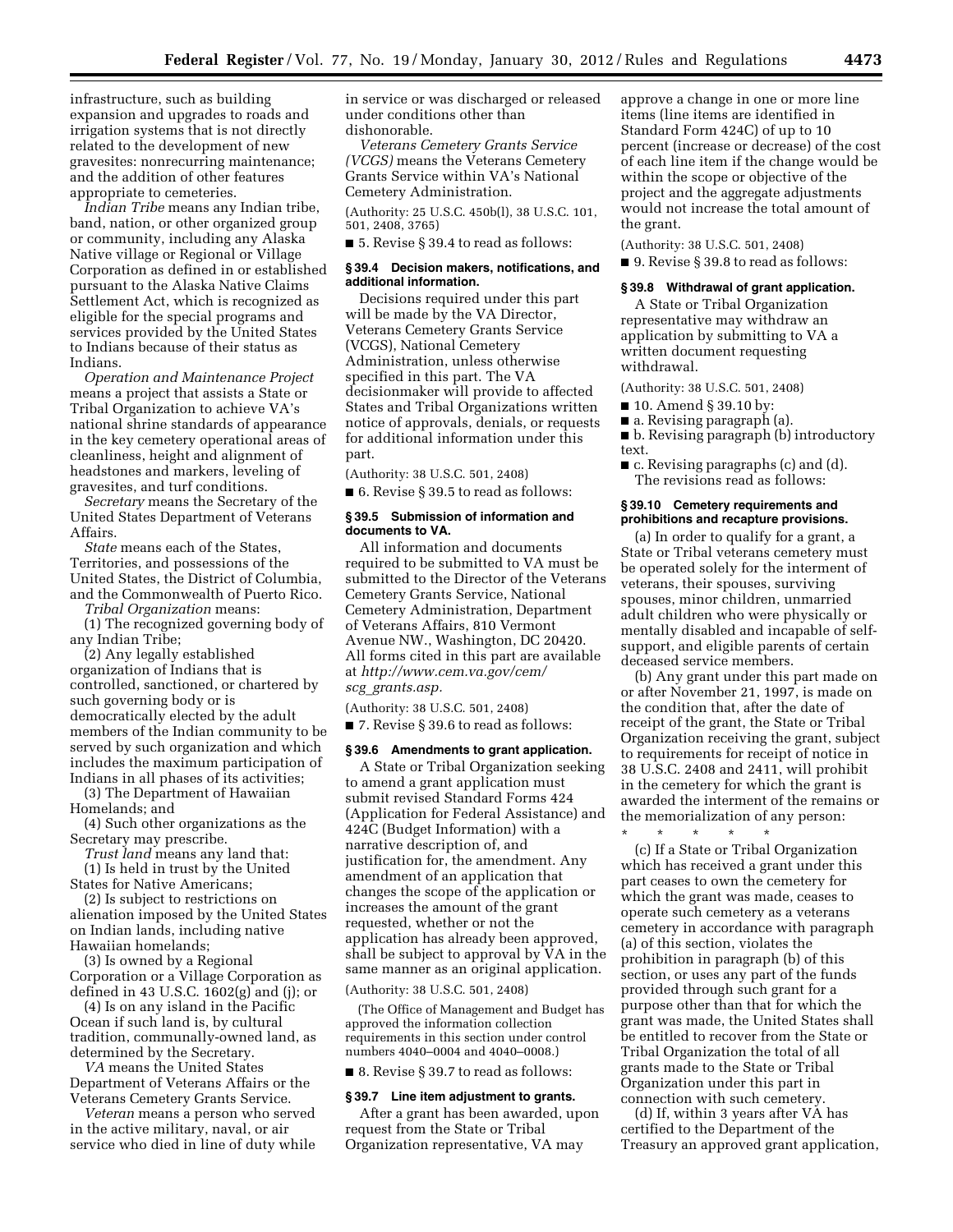**4474 Federal Register** / Vol. 77, No. 19 / Monday, January 30, 2012 / Rules and Regulations

not all funds from the grant have been used by the State or Tribal Organization for the purpose for which the grant was made, the United States shall be entitled to recover any unused grant funds from the State or Tribal Organization. \* \* \* \* \*

■ 11. Revise § 39.11 to read as follows:

## **§ 39.11 State or Tribal Organization to retain control of operations.**

Neither the Secretary nor any employee of VA shall exercise any supervision or control over the administration, personnel, maintenance, or operation of any State or Tribal veterans cemetery that receives a grant under this program except as prescribed in this part.

(Authority: 38 U.S.C. 501, 2408)

### **§§ 39.12 through 39.29 [Reserved]**

■ 12. Add and reserve §§ 39.12 through 39.29 in subpart A.

■ 13. In § 39.30, revise paragraphs (a) introductory text and (a)(4) to read as follows:

### **§ 39.30 General requirements for a grant.**

(a) For a State or Tribal Organization to obtain a grant for the establishment, expansion, or improvement of a State or Tribal veterans cemetery:

\* \* \* \* \*

(4) The State or Tribal Organization must meet the application requirements in § 39.34; and

- \* \* \* \* \*
- 14. Amend § 39.31 by:
- a. Revising paragraph (a).
- b. Revising paragraphs (b)
- introductory text, (b)(5), (6), and (8).

■ c. Revising paragraphs (c)

- introductory text and (c)(2) through (7).
- d. Revising paragraphs (d) and (e).
- e. Revising the authority citation at

the end of the section.

The revisions read as follows:

# **§ 39.31 Preapplication requirements.**

(a) A State or Tribal Organization seeking a grant for the establishment, expansion, or improvement of a State or Tribal veterans cemetery must submit a preapplication to the Director, Veterans Cemetery Grants Service, through *[http://www.cem.va.gov/cem/](http://www.cem.va.gov/cem/scg_grants.asp) scg*\_*[grants.asp.](http://www.cem.va.gov/cem/scg_grants.asp)* 

(b) No detailed drawings, plans, or specifications are required with the preapplication. As a part of the preapplication, the State or Tribal Organization must submit each of the following:

\* \* \* \* \* (5) Any comments or

recommendations made by the State's or

Tribal Organization's ''Single Point of Contact'' reviewing agency.

(6) VA Form 40–0895–2 (Certification of Compliance with Provisions of the Davis-Bacon Act) to certify that the State or Tribal Organization has obtained the latest prevailing wage rates for Federally funded projects. Any construction project fully or partially funded with Federal dollars must comply with those rates for specific work by trade employees (e.g., electricians, carpenters).

\* \* \* \* \*

(8) VA Form 40–0895–6 (Certification of State or Tribal Government Matching Architectural and Engineering Funds to Qualify for Group 1 on the Priority List) to provide documentation that the State or Tribal Organization has authority to support the project and the resources necessary to initially fund the architectural and engineering portion of the project development. Once the grant is awarded, VA will reimburse the applicant for all allowable architectural and engineering costs.

\* \* \* \* \* (c) In addition, the State or Tribal Organization must submit written assurance of each of the following conditions:

\* \* \* \* \* (2) Title to the site is or will be vested solely in the State or held in trust for the Tribal Organization on trust land.

(3) The State or Tribal Organization possesses legal authority to apply for the grant and to finance and construct the proposed facilities; *i.e.,* legislation or similar action has been duly adopted or passed as an official act of the applicant's governing body, authorizing the filing of the application, including all understandings and assurances contained therein, and directing and authorizing the person identified as the official representative of the State or Tribal Organization to act in connection with the application and to provide such additional information as may be required.

**Note to paragraph (c)(3):** In any case where a Tribal Organization is applying for a grant for a cemetery on land held in trust for more than one Indian Tribe, written assurance that the Tribal Organization possesses legal authority to apply for the grant includes certification that the Tribal Organization has obtained the approval of each such Indian Tribe.

(4) The State or Tribal Organization will assist VA in assuring that the grant complies with section 106 of the National Historic Preservation Act of 1966, as amended (16 U.S.C. 470), Executive Order 11593 (identification and protection of historic properties),

and the Archaeological and Historic Preservation Act of 1974 (16 U.S.C. 469a–1 *et seq.*).

(5) The State or Tribal Organization will obtain approval by VA of the final construction drawings and specifications before the project is advertised or placed on the market for bidding; it will construct the project, or cause the project to be constructed, to completion in accordance with the application and approved plans and specifications; it will submit to the Director of the Veterans Cemetery Grants Service, for prior approval, changes that alter any cost of the project, use of space, or functional layout; and it will not enter into a construction contract for the project or undertake other activities until the requirements of the grant program have been met.

(6) The State or Tribal Organization will comply with the Federal requirements in 2 CFR parts 180 and 801 and 38 CFR part 43 and submit Standard Form 424D (Assurances— Construction Programs).

(7) The State or Tribal Organization will prepare an Environmental Assessment to determine whether an Environmental Impact Statement is necessary, and certify that funds are available to finance any costs related to preparation of the Environmental Assessment.

(d) The State or Tribal Organization must submit a copy of the State or Tribal Organization action authorizing the establishment, maintenance, and operation of the facility as a veterans cemetery in accordance with 38 CFR 39.10(a). If the State or Tribal Organization action is based on legislation, enacted into law, then the legislation must be submitted.

(e) Upon receipt of a complete preapplication for a grant, including all necessary assurances and all required supporting documentation, VA will determine whether the preapplication conforms to all requirements listed in paragraphs (a) through (d) of this section, including whether it contains sufficient information necessary to establish the project's priority. VA will notify the State or Tribal Organization of any nonconformity. If the preapplication does conform, VA shall notify the State or Tribal Organization that the preapplication has been found to meet the preapplication requirements, and the proposed project will be included in the next scheduled ranking of projects, as indicated in § 39.3(d).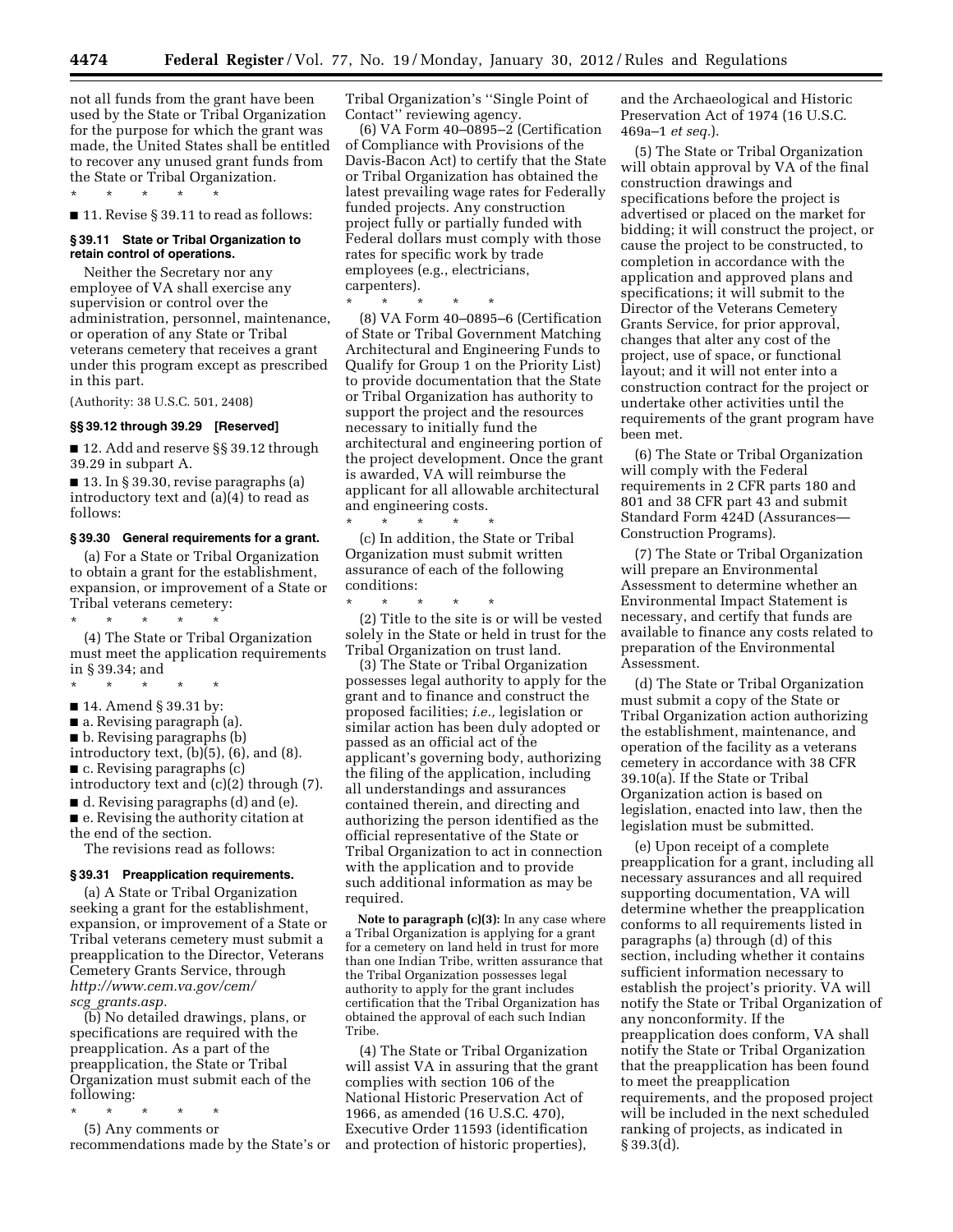(Authority: 25 U.S.C. 450b(l); 38 U.S.C. 501, 2408, 2411)

- \* \* \* \* \*
- 15. Amend § 39.32 by:
- a. Revising the introductory text.
- b. Revising paragraph (a).
- c. Revising paragraphs (b)

introductory text, (b)(1) introductory text, and (b)(2) introductory text. ■ d. Revising paragraph (c).

■ e. Revising paragraph (d) introductory text.

■ f. Revising paragraphs (e) introductory text,  $(e)(1)$  through  $(3)$ ,  $(e)(4)$ introductory text, (e)(5), (e)(6) introductory text, (e)(7) introductory text, and (e)(9).

The revisions read as follows:

#### **§ 39.32 Plan preparation.**

The State or Tribal Organization must prepare Establishment, Expansion, and Improvement Project plans and specifications in accordance with the requirements of this section for review by the VCGS. The plans and specifications must be approved by the VCGS prior to the State's or Tribal Organization's solicitation for construction bids. Once the VCGS approves the plans and specifications, the State or Tribal Organization must obtain construction bids and determine the successful bidder prior to submission of the application. The State or Tribal Organization must establish procedures for determining that costs are reasonable and necessary and can be allocated in accordance with the provisions of Office of Management and Budget (OMB) Circular No. A–87. Once the Establishment, Expansion, and Improvement Project preapplication and the project's plans and specifications have been approved, an application for assistance must be submitted in compliance with the uniform requirements for grants-in-aid to State and local governments prescribed by OMB Circular No. A–102, Revised.

(a) *General.* These requirements have been established for the guidance of the State or Tribal Organization and the design team to provide a standard for preparation of drawings, specifications, and estimates.

(b) *Technical requirements.* The State or Tribal Organization should meet these technical requirements as soon as possible after VA approves the Establishment, Expansion, and Improvement Project preapplication.

(1) *Boundary and site survey.* The State or Tribal Organization shall provide a survey of the site and furnish a legal description of the site. A boundary and site survey need not be submitted if one was submitted for a previously approved project and there

have been no changes. Relevant information may then be shown on the site plan. If required, the site survey shall show each of the following items: \* \* \* \* \*

(2) *Soil investigation.* The State or Tribal Organization shall provide a soil investigation of the scope necessary to ascertain site characteristics for construction and burial or to determine foundation requirements and utility service connections. A new soil investigation is not required if one was done for a previously approved project on the same site and information from the previous investigation is adequate and unchanged. Soil investigation, when done, shall be documented in a signed report. The investigation shall be adequate to determine the subsoil conditions. The investigation shall include a sufficient number of test pits or test borings as will determine, in the judgment of the architect, the true conditions. The following information will be covered in the report:

\* \* \* \* \* (c) *Master plan.* A master plan showing the proposed layout of all facilities—including buildings, roadways, and burial sections—on the selected site shall be prepared for all new cemetery establishment projects for approval by the VCGS. If the project is to be phased into different year programs, the phasing shall be indicated. The master plan shall analyze all factors affecting the design, including climate, soil conditions, site boundaries, topography, views, hydrology, environmental constraints, transportation access, etc. It should provide a discussion of alternate designs that were considered. In the case of an expansion project or improvement project, the work contemplated should be consistent with the VA-approved master plan or a justification for the deviation should be provided.

(d) *Preliminary or ''design development'' drawings.* Following VA approval of the master plan, the State or Tribal Organization must submit design development drawings that show all current phase construction elements to be funded by the grant. The drawings must comply with the following requirements:

\* \* \* \* \* (e) *Final construction drawings and specifications.* Funds for the construction of any project being assisted under this program will not be released until VA approves the final construction drawings and specifications. If VA approves them, VA shall send the State or Tribal Organization a written letter of approval indicating that the project's plans and specifications comply with the terms and conditions as prescribed by VA. This does not constitute approval of the contract documents. It is the responsibility of the State or Tribal Organization to ascertain that all State and Federal requirements have been met and that the drawings and specifications are acceptable for bid purposes.

(1) *General.* The State or Tribal Organization shall prepare final working drawings so that clear and distinct prints may be obtained. These drawings must be accurately dimensioned to include all necessary explanatory notes, schedules, and legends. Working drawings shall be complete and adequate for VA review and comment. The State or Tribal Organization shall prepare separate drawings for each of the following types of work: Architectural, equipment, layout, structural, heating and ventilating, plumbing, and electrical.

(2) *Architectural drawings.* The State or Tribal Organization shall submit drawings which include: All structures and other work to be removed; all floor plans if any new work is involved; all elevations which are affected by the alterations; building sections; demolition drawings; all details to complete the proposed work and finish schedules; and fully dimensioned floor plans at  $\frac{1}{8}$ " or  $\frac{1}{4}$ " scale.

(3) *Equipment drawings.* The State or Tribal Organization shall submit a list of all equipment to be provided under terms of the grant in the case of an Establishment Project. Large-scale drawings of typical special rooms indicating all fixed equipment and major items of furniture and moveable equipment shall be included.

(4) *Layout drawings.* The State or Tribal Organization shall submit a layout plan that shows:

\* \* \* \* \* (5) *Structural drawings.* The State or Tribal Organization shall submit complete foundation and framing plans and details, with general notes to include: Governing code, material strengths, live loads, wind loads, foundation design values, and seismic zone.

(6) *Mechanical drawings.* The State or Tribal Organization shall submit:

\* \* \* \* \* (7) *Electrical drawings.* The State or Tribal Organization shall submit separate drawings for lighting and power, including drawings of:

\* \* \* \* \* (9) *Cost estimates.* The State or Tribal Organization shall show in convenient form and detail the estimated total cost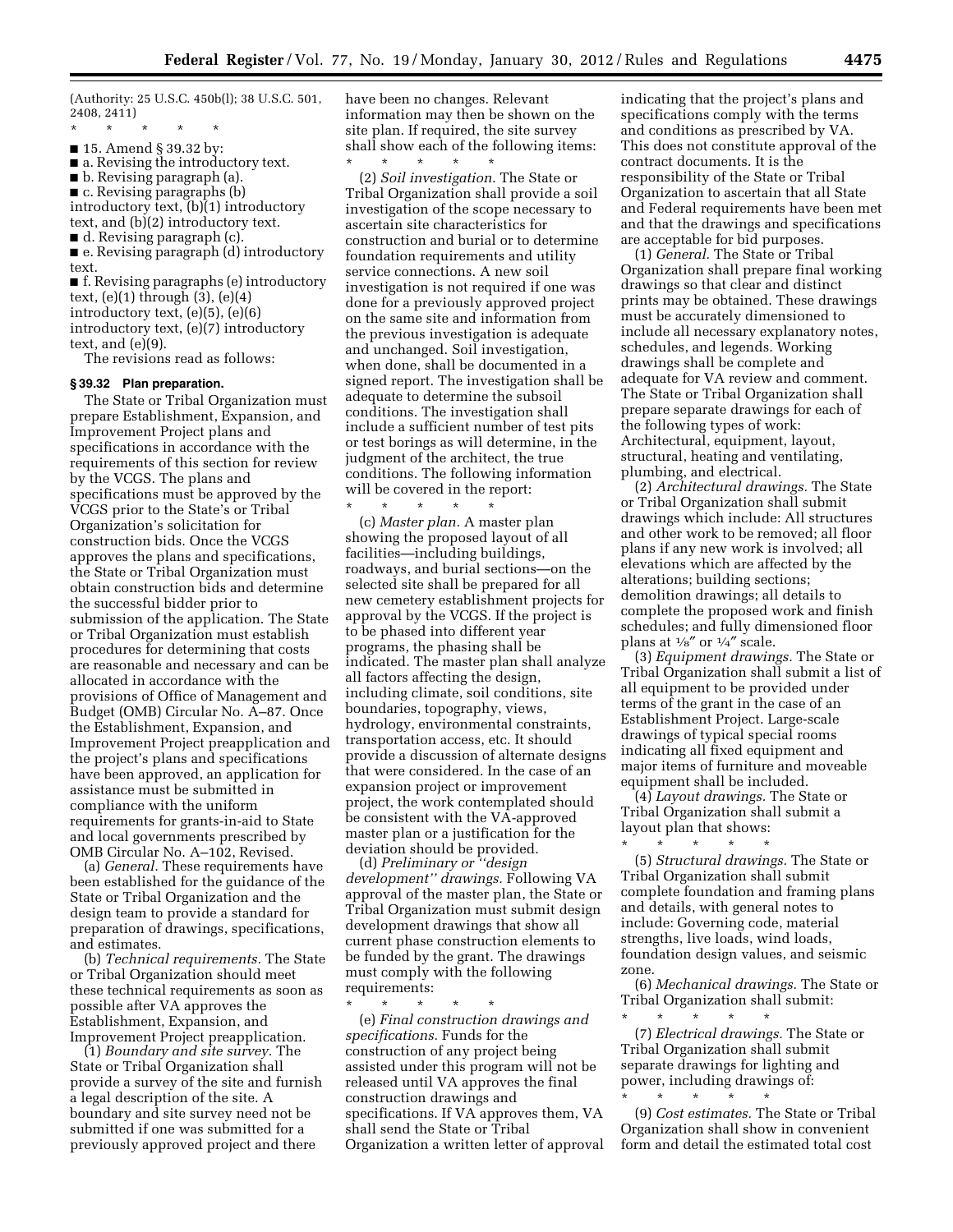**4476 Federal Register** / Vol. 77, No. 19 / Monday, January 30, 2012 / Rules and Regulations

of the work to be performed under the contract, including provisions of fixed equipment shown by the plans and specifications, if applicable, to reflect the changes of the approved financial plan. Estimates shall be summarized and totaled under each trade or type of work. Estimates shall also be provided for each building structure and other important features such as the assembly area and shall include burial facilities. \* \* \* \* \*

■ 16. Revise § 39.33 to read as follows:

### **§ 39.33 Conferences.**

(a) *Predesign conference.* A predesign conference is required for all Establishment, Expansion, and Improvement Projects requiring major construction, primarily to ensure that the State or Tribal Organization becomes oriented to VA procedures, requirements, and any technical comments pertaining to the project. This conference will take place at an appropriate location near the proposed site and should include a site visit to ensure that all parties to the process, including NCA staff, are familiar with the site and its characteristics.

(b) *Additional conferences.* At any time, VA may recommend an additional conference (such as a design development conference) be held in VA Central Office in Washington, DC, to provide an opportunity for the State or Tribal Organization and its architects to discuss with VA officials the requirements for a grant.

(Authority: 38 U.S.C. 501, 2408)

■ 17. In § 39.34, revise paragraphs (a) introductory text, (b) introductory text, and (c) to read as follows:

### **§ 39.34 Application requirements.**

(a) For an Establishment, Expansion, and Improvement Project to be considered for grant funding under this subpart, the State or Tribal Organization must submit an application (as opposed to a preapplication) consisting of the following:

\* \* \* \* \*

(b) Prior to submission of the application, the State or Tribal Organization must submit a copy of an Environmental Assessment to determine if an Environmental Impact Statement is necessary for compliance with section 102(2)(C) of the National Environmental Policy Act of 1969, as amended (42 U.S.C. 4332). The Environmental Assessment must briefly describe the project's possible beneficial and harmful effects on the following impact categories:

\* \* \* \* \*

(c) If an adverse environmental impact is anticipated, the State or Tribal Organization must explain what action will be taken to minimize the impact. The assessment shall comply with the requirements of the National Environmental Policy Act of 1969, as amended (42 U.S.C. 4321 *et seq.*). \* \* \* \* \*

## **§§ 39.36 through 39.49 [Reserved]**

■ 18. Add and reserve §§ 39.36 through 39.49 in subpart B.

 $\blacksquare$  19. In § 39.50, revise paragraphs (b)(3) and (b)(4) introductory text to read as follows:

#### **§ 39.50 Amount of grant.**

# $\star$   $\star$

(b) \* \* \*

(3) In the case of an establishment grant, the cost of equipment necessary for the operation of the State or Tribal veterans cemetery. This may include the cost of non-fixed equipment such as grounds maintenance equipment, burial equipment, and office equipment.

(4) In the case of an improvement or expansion grant, the cost of equipment necessary for operation of the State or Tribal veterans cemetery, but only if such equipment:

■ 20. In § 39.51, revise the introductory text and paragraph (d) to read as follows:

### **§ 39.51 Payment of grant award.**

\* \* \* \* \*

The amount of an Establishment, Expansion, and Improvement Project grant award will be paid to the State or Tribal Organization or, if designated by the State or Tribal Organization representative, the State or Tribal veterans cemetery for which such project is being carried out, or to any other State or Tribal Organization agency or instrumentality. Such amount shall be paid by way of reimbursement and in installments that are consistent with the progress of the project, as the Director of the Veterans Cemetery Grants Service may determine and certify for payment to the appropriate Federal institution. Funds paid under this section for an approved Establishment, Expansion, and Improvement Project shall be used solely for carrying out such project as approved. As a condition for the final payment, the representative of the State or Tribal Organization must submit to VA the following:

\* \* \* \* \*

(d) Evidence that the State or Tribal Organization has met its responsibility for an audit under the Single Audit Act

of 1984 (31 U.S.C. 7501 *et seq.*) and § 39.122, if applicable.

\* \* \* \* \*

### **§§ 39.52 through 39.59 [Reserved]**

■ 21. Add and reserve §§ 39.52 through 39.59 in subpart B. ■ 22. Revise § 39.60(a) to read as follows:

#### **§ 39.60 General requirements for site selection and construction of veterans cemeteries.**

(a) The various codes, requirements, and recommendations of State or Tribal Organization and local authorities or technical and professional organizations, to the extent and manner in which those codes, requirements, and recommendations are referenced in this subpart, are applicable to grants involving construction of veterans cemeteries. Additional information concerning these codes, requirements, and recommendations may be obtained from VA, National Cemetery Administration, 810 Vermont Avenue NW., Washington, DC 20420.

■ 23. Revise § 39.63 introductory text to read as follows:

#### **§ 39.63 Architectural design standards.**

\* \* \* \* \*

The publications listed in this section are incorporated by reference. The Director of the Federal Register approves this incorporation by reference in accordance with 5 U.S.C. 522(a) and 1 CFR part 51. Copies of these publications may be inspected at the office of the Veterans Cemetery Grants Service, National Cemetery Administration, Department of Veterans Affairs, 810 Vermont Avenue NW., Washington, DC 20420 or at the National Archives and Records Administration (NARA). For information on the availability of this material at NARA, call (202) 741–6030 or go to *[http://www.archives.gov/](http://www.archives.gov/federal_register/code_of_federal_regulations/ibr_locations.html)  federal*\_*[register/](http://www.archives.gov/federal_register/code_of_federal_regulations/ibr_locations.html)* 

*code*\_*of*\_*federal*\_*[regulations/](http://www.archives.gov/federal_register/code_of_federal_regulations/ibr_locations.html)  ibr*\_*[locations.html](http://www.archives.gov/federal_register/code_of_federal_regulations/ibr_locations.html)*. Copies of the 2003 edition of the National Fire Protection Association Life Safety Code and Errata (NFPA 101), the 2003 edition of the NFPA 5000, Building Construction and Safety Code, and the 2002 edition of the National Electrical Code, NFPA 70, may be obtained from the National Fire Protection Association, Inc. (NFPA), 1 Batterymarch Park, P.O. Box 9101, Quincy, MA 02269–9101, (800) 844– 6058 (toll free). Copies of the 2003 edition of the Uniform Mechanical Code and the 2003 edition of the Uniform Plumbing Code may be obtained from the International Association of Plumbing and Mechanical Officials,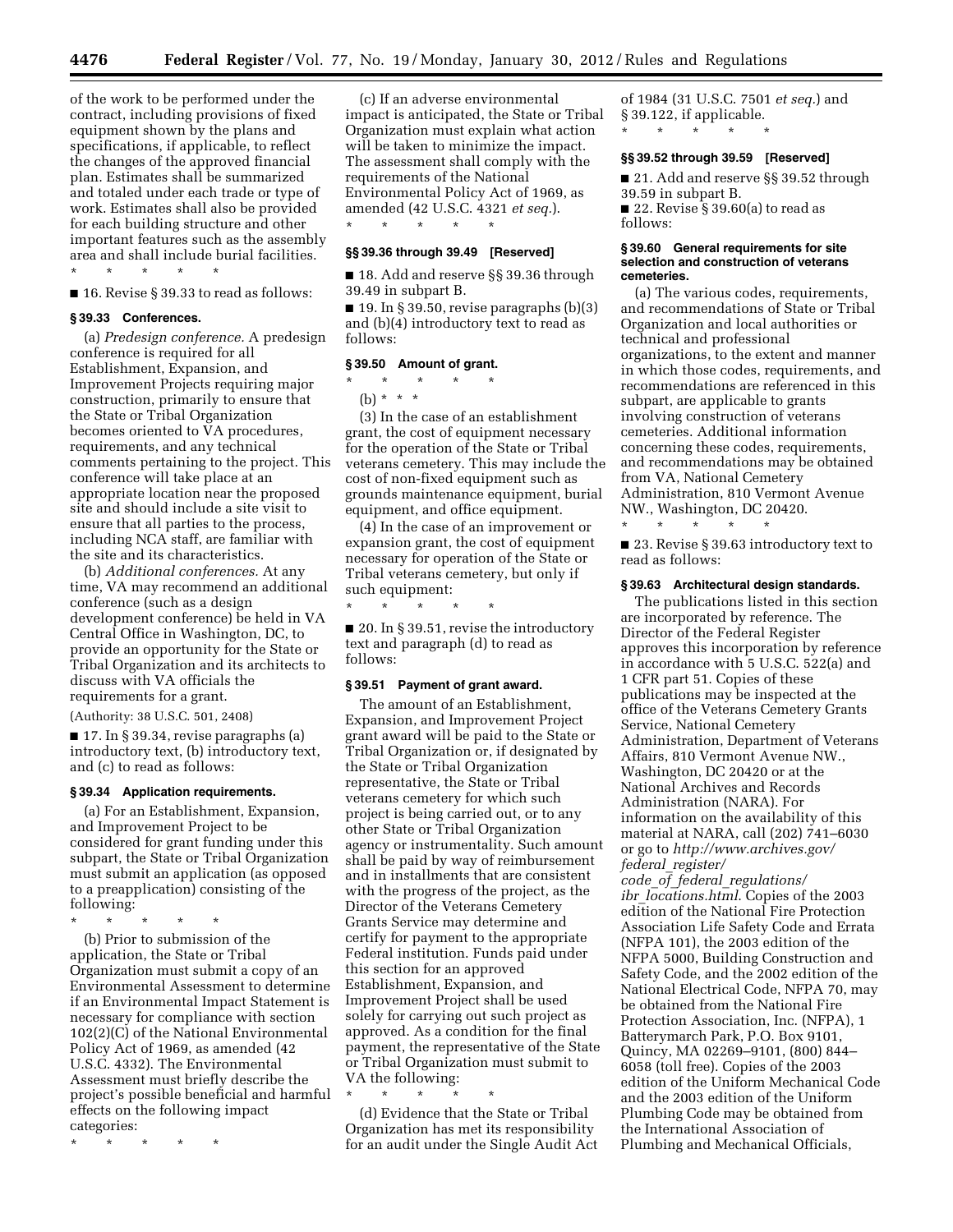5001 E. Philadelphia Street, Ontario, CA funded projects. Any construction 91761–2816. (909) 472–4100 (this is not a toll-free number). The 2002 and 2003 NFPA and IAPMO code publications can be inspected at VA by calling (202) 461–4902 for an appointment.

\* \* \* \* \*

#### **§§ 39.64 through 39.79 [Reserved]**

■ 24. Add and reserve §§ 39.64 through 39.79 in subpart B.

■ 25. In § 39.80, revise paragraphs (a) introductory text and (a)(4) to read as follows:

#### **§ 39.80 General requirements for a grant.**

(a) For a State or Tribal Organization to obtain a grant for the operation or maintenance of a State or Tribal veterans cemetery:

\* \* \* \* \*

(4) The State or Tribal Organization must meet the application requirements in § 39.84; and

- \* \* \* \* \*
- 26. Amend § 39.81 by:
- a. Revising paragraph (a).
- b. Revising paragraphs (b)

introductory text, (b)(1) through (3), (b)(9), (b)(10) introductory text, and (b)(11).

■ c. Revising paragraph (c).

■ d. Revising paragraph (d) introductory text.

■ e. Revising paragraph (e).

■ f. Revising the authority citation at the end of the section.

The revisions read as follows:

#### **§ 39.81 Preapplication requirements.**

(a) A State or Tribal Organization seeking a grant for the operation or maintenance of a State or Tribal veterans cemetery must submit a preapplication to the Director, Veterans Cemetery Grants Service, through *[http://www.cem.va.gov/cem/](http://www.cem.va.gov/cem/scg_grants.asp) scg*\_*[grants.asp.](http://www.cem.va.gov/cem/scg_grants.asp)* 

(b) No detailed drawings, plans, or specifications are required with the preapplication. As a part of the preapplication, the State or Tribal Organization must submit each of the following:

(1) Standard Form 424 (Application for Federal Assistance) and Standard Form 424C (Budget Information) signed by the authorized representative of the State or Tribal Organization. These forms document the amount of the grant requested, which may not exceed 100 percent of the estimated cost of the project to be funded with the grant.

(2) VA Form 40–0895–2 (Certification of Compliance with Provisions of the Davis-Bacon Act) to certify that the State or Tribal Organization has obtained the latest prevailing wage rates for Federally project fully or partially funded with Federal dollars must comply with those rates for specific work by trade employees (e.g., electricians, carpenters).

(3) VA Form 40–0895–6 (Certification of State or Tribal Government Matching Architectural and Engineering Funds to Qualify for Group 1 on the Priority List) to provide documentation that the State or Tribal Organization has legal authority to support the project and the resources necessary to initially fund the architectural and engineering portion of the project development. Once the grant is awarded, VA will reimburse the applicant for all allowable architectural and engineering costs.

\* \* \* \* \*

(9) A gravesite assessment survey documenting the State or Tribal cemetery's performance related to the standards outlined in paragraph (b)(10) of this section for the year in which the preapplication is submitted.

(10) A program narrative describing how the project will assist the State or Tribal Organization in meeting VA's national shrine standards with respect to cleanliness, height and alignment of headstones and markers, leveling of gravesites, or turf conditions. Specifically, the preapplication should explain the need for the grant, how the work is to be accomplished, and the expected improvement in the State or Tribal cemetery's performance related to one or more of the following national shrine standards:

\* \* \* \* \* (11) A description of the geographic location of the existing State or Tribal veteran cemetery and any other supporting documentation, as requested by the VCGS Director.

\* \* \* \* \* (c) In addition, the State or Tribal Organization must submit written assurance of each of the following conditions:

(1) Any cemetery in receipt of a grant under this subpart will be used exclusively for the interment or memorialization of eligible persons, as set forth in § 39.10(a), whose interment or memorialization is not contrary to the conditions of the grant (see § 39.10(b) and 38 U.S.C. 2408(d) and 2411).

(2) Title to the site is or will be vested solely in the State or held in trust for the Tribal Organization on trust land.

(3) The State or Tribal Organization possesses legal authority to apply for the grant.

**Note to paragraph (c)(3):** In any case where a Tribal Organization is applying for a grant for a cemetery on land held in trust for more

than one Indian Tribe, written assurance that the Tribal Organization possesses legal authority to apply for the grant includes certification that the Tribal Organization has obtained the approval of each such Indian Tribe.

(4) The State or Tribal Organization will obtain approval by VA of the final specifications before the project is advertised or placed on the market for bidding; the project will achieve VA's national shrine standards with respect to cleanliness, height and alignment of headstones and markers, leveling of gravesites, or turf conditions in accordance with the application and approved plans and specifications; the State or Tribal Organization will submit to the Director of the Veterans Cemetery Grants Service, for prior approval, changes that alter any cost of the project; and the State or Tribal Organization will not enter into a contract for the project or undertake other activities until all the requirements of the grant program have been met.

(d) Depending on the scope of the project, the VCGS will work with the State or Tribal Organization to determine which, if any, of the following are required:

\* \* \* \* \*

(e) Upon receipt of a complete preapplication for a grant, including all necessary assurances and all required supporting documentation, VA will determine whether the preapplication conforms to all requirements listed in paragraphs (a) through (d) of this section, including whether it contains sufficient information necessary to establish the project's priority. VA will notify the State or Tribal Organization of any nonconformity. If the preapplication does conform, VA shall notify the State or Tribal Organization that the preapplication has been found to meet the preapplication requirements, and the proposed project will be included in the next scheduled ranking of projects, as indicated in § 39.3(d).

(Authority: 25 U.S.C. 450b(l); 38 U.S.C. 501, 2408, 2411)

- \* \* \* \* \*
- 27. Amend § 39.82 by
- a. Revising paragraphs (a)
- introductory text and (a)(3).
- b. Revising paragraphs (b)

introductory text and (b)(1).

- c. Revising paragraph (c).
- The revisions read as follows:

## **§ 39.82 Plan preparation.**

(a) The State or Tribal Organization must successfully complete its plan preparation under this section before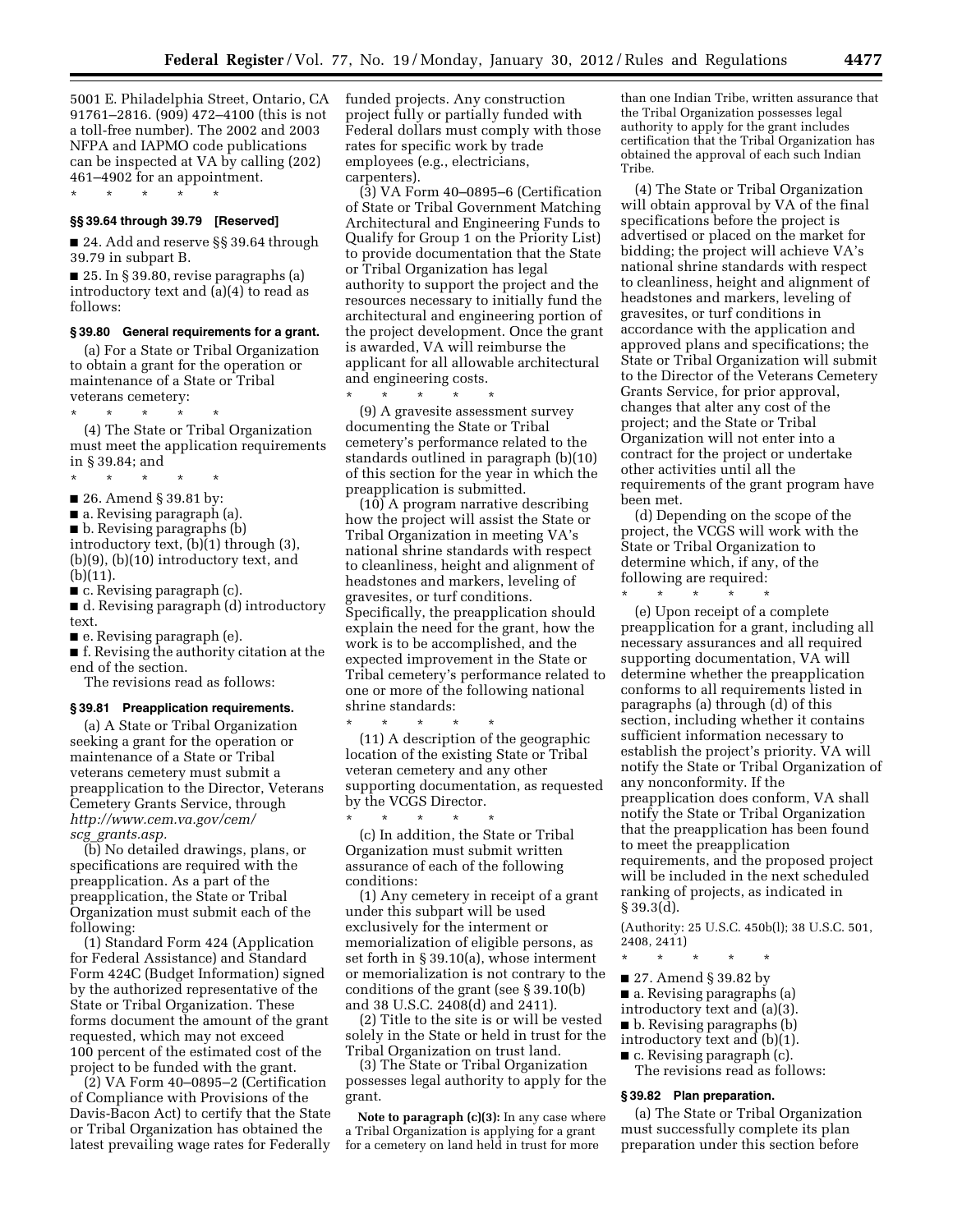submitting a grant application for an Operation and Maintenance Project. The State or Tribal Organization may be required to undertake some or all of the following requirements of this section. After submitting all necessary plans and specifications to the VCGS and obtaining approval for the State or Tribal Organization to solicit for the Operation and Maintenance Project contract bids, the State or Tribal Organization shall:

\* \* \* \* \* (3) Comply with the uniform requirements for grants-in-aid to State, Tribal and local governments prescribed by OMB Circular No. A–102, Revised.

(b) Depending on the scope of the project, the VCGS will work with the State or Tribal Organization to determine which of the following will be required prior to submission of an application. As determined by VA, these may include:

(1) A boundary and site survey comprising a survey and legal description of the existing State or Tribal cemetery site;

\* \* \* \* \* (c) If VA determines that the project's plans and specifications comply with the terms and conditions prescribed by VA, VA will send the State or Tribal Organization a written letter of approval indicating that the project's plans and specifications comply with the terms and conditions as prescribed by VA. This does not constitute approval of the contract documents. It is the responsibility of the State or Tribal Organization to ascertain that all State and Federal requirements have been met and that the drawings and specifications

■ 28. Revise § 39.83 to read as follows:

are acceptable for bid purposes.

#### **§ 39.83 Conferences.**

\* \* \* \* \*

(a) *Planning conference.* The VCGS may require planning conferences for Operation and Maintenance Projects, primarily to ensure that the State or Tribal Organization becomes oriented to VA's national shrine standards, procedures, requirements, and any technical comments pertaining to the project. These conferences will normally occur over the telephone.

(b) *Additional conferences.* At any time, VA may recommend an additional telephone conference to provide an opportunity for the State or Tribal Organization to discuss with VA officials the requirements for an Operation and Maintenance Project grant.

(Authority: 38 U.S.C. 501, 2408)

■ 29. Revise § 39.84 introductory text to read as follows:

### **§ 39.84 Application requirements.**

For an Operation and Maintenance Project to be considered for grant funding under this subpart, the State or Tribal Organization must submit an application (as opposed to a preapplication) consisting of the following:

**§§ 39.86 through 39.99 [Reserved]** 

\* \* \* \* \*

■ 30. Add and reserve §§ 39.86 through 39.99 in subpart C.

■ 31. Revise § 39.101 introductory text and paragraph (d) to read as follows:

## **§ 39.101 Payment of grant award.**

The amount of an Operation and Maintenance Project grant award will be paid to the State or Tribal Organization or, if designated by the State or Tribal Organization representative, the State or Tribal veterans cemetery for which such project is being carried out, or to any other State or Tribal Organization agency or instrumentality. Such amount shall be paid by way of reimbursement and in installments that are consistent with the progress of the project, as the Director of the Veterans Cemetery Grants Service may determine and certify for payment to the appropriate Federal institution. Funds paid under this section for an approved Operation and Maintenance Project shall be used solely for carrying out such project as approved. As a condition for the final payment, the State or Tribal representative must submit to VA each of the following:

\* \* \* \* \* (d) Evidence that the State or Tribal Organization has met its responsibility for an audit under the Single Audit Act of 1984 (31 U.S.C. 7501 *et seq.*) and § 39.122.

\* \* \* \* \*

## **§§ 39.102 through 39.119 [Reserved]**

■ 32. Add and reserve §§ 39.102 through 39.119 in subpart C.

■ 33. Revise § 39.120 to read as follows:

### **§ 39.120 Documentation of grant accomplishments.**

Within 60 days of completion of an Operation and Maintenance Project, the State or Tribal Organization must submit to VCGS a written report regarding the work performed to meet VA's national shrine standards. This report must be based on the original justification for the grant as noted in § 39.81(b)(10) and must include statistical data and detailed pictures of the work accomplished.

(Authority: 38 U.S.C. 501, 2408)

- 34. Amend § 39.121 by:
- a. Revising the section heading.
- b. Revising paragraph (a).
- c. Revising paragraph (b) introductory text.
- d. Revising paragraphs (c) and (d). The revisions read as follows:

#### **§ 39.121 State or Tribal Organization responsibilities following project completion.**

(a) A State or Tribal Organization that has received an Establishment, Expansion, and Improvement Project grant or an Operation and Maintenance Project grant shall monitor use of the cemetery by various subgroups and minority groups, including women veterans. If VA determines that underutilization by any of these groups exists, the State or Tribal Organization shall establish a program to inform members of these groups about benefits available to them. If a significant number or portion of the population eligible to be served or likely to be directly affected by the grant program needs benefits information in a language other than English, the State or Tribal Organization shall make such information available in the necessary language.

(b) A State or Tribal veterans cemetery that has received an Establishment, Expansion, and Improvement Project grant or an Operation and Maintenance Project grant shall be operated and maintained as follows:

\* \* \* \* \*

(c) VA, in coordination with the State or Tribal Organization, shall inspect the project for compliance with the standards set forth in subpart B of this part for Establishment, Expansion, and Improvement Projects and with the standards set forth in subpart C of this part for Operation and Maintenance Projects at the project's completion and at least once in every 3-year period following completion of the project throughout the period the facility is operated as a State or Tribal veterans cemetery. The State or Tribal Organization shall forward to the Director, Veterans Cemetery Grants Service, a copy of the inspection report, giving the date and location the inspection was made and citing any deficiencies and corrective action to be taken or proposed.

(d) Failure of a State or Tribal Organization to comply with any of paragraphs (a) through (c) of this section shall be considered cause for VA to suspend any payments due the State or Tribal Organization on any project until the compliance failure is corrected. \* \* \* \* \*

■ 35. Revise § 39.122 to read as follows: